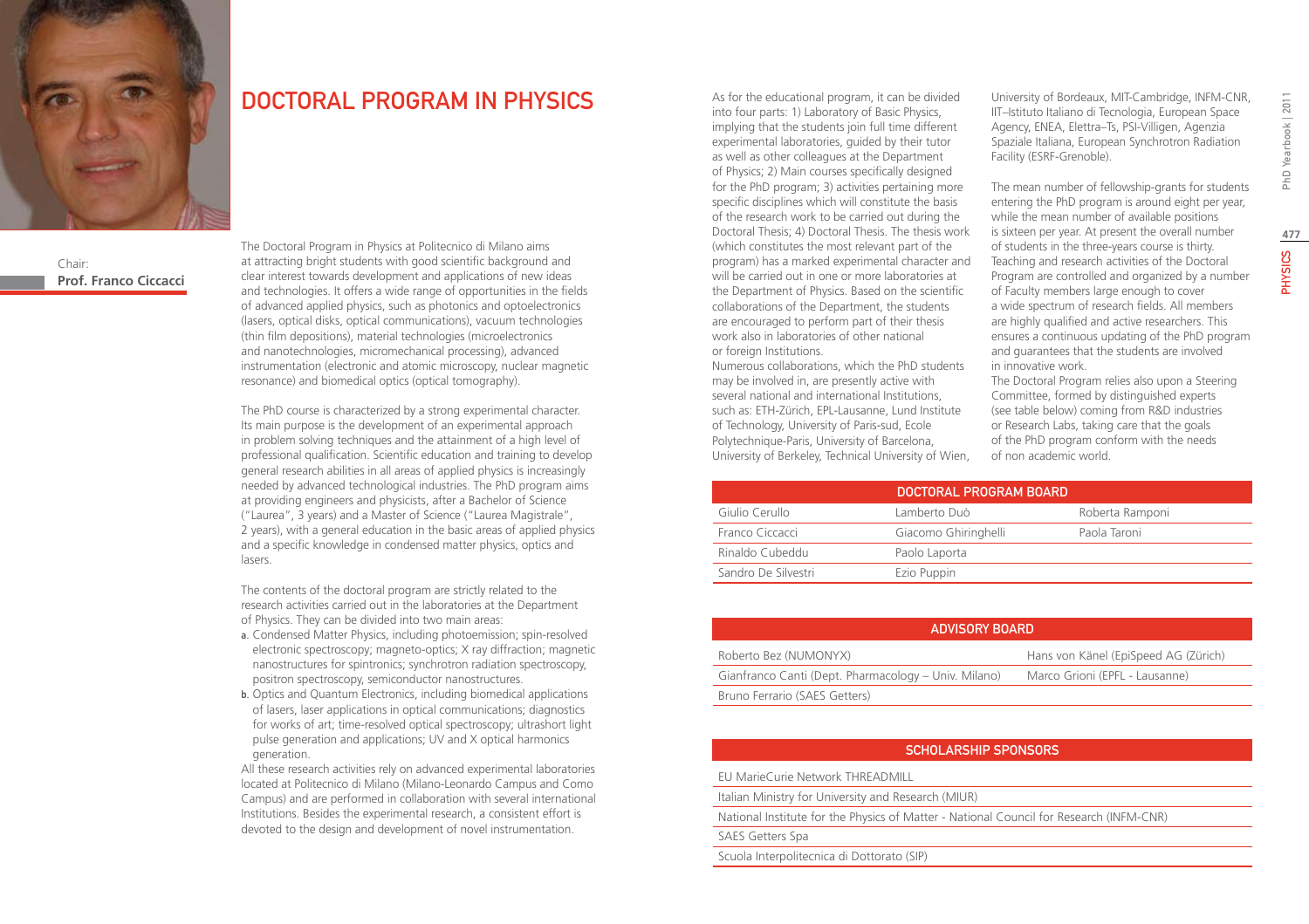# Fabrication and characterization of metal nano-structures Thin film, Nanowires and Nanoparticles

### **Laura Cattaneo**

The research work developed in this Ph.D. thesis is entirely in the area of Nanotechnology; in fact it is dedicated to the synthesis and characterization of metal nano-structured materials. The three main studies reported in this thesis treat not only of the specific properties of the formed nanostructures, in view of their potential application in the new era of Nanomaterials, but also look into the early phases of nucleation and growth, when the atoms start to organize themselves: the crucial steps to control the entire structure. In detail:

#### **Chapter 1-The influence of nucleation on the growth and morphological stability of (00.1) textured electrodeposited cobalt**

The electrochemical nucleation and growth of cobalt onto sputtered [111] Cu film on a silicon wafer substrate was studied. Cobalt was electrodeposited from sulphamate solution at pH slightly above 6, in conditions previously shown to give rise to the growth of highly textured (00.1) cobalt layer with a field-oriented columnar microstructure, so called cellular cobalt. The nucleation mechanism and direct observation by SEM was qualitatively probed by comparing experimental current transients to theoretical transients according to the Sharifker et Hills model and undoubtedly

recognized as instantaneous in nature. Hetero-epitaxy of the (00.1) cobalt on (111) copper was confirmed by transmission electron microscopy (TEM), thus demonstrating the implication of two-dimensional nucleation preceding the instantaneous formation of three-dimensional nuclei. The nucleation layer was found to consist of highly faulted crystals, about 30 nm wide and an aspect ratio (height/width) of 1, having a high density of stacking faults running parallel to the film-substrate interface. The cellular cobalt growth become unstable at an aspect ratio of about 2 (crystal width of 40-60 nm), following the loss of planarity of the crystallization front, which evolves, through an abrupt transition, into a coarse island growth morphology by extensive bunching of growth layers.

#### **Chapter 2-Nanowires (NWs)** *2.1-Co NWs*

Nucleation and growth of Co NWs embedded into three different pore sizes ( $D_p$  = 27, 51 and 244 nm) Anodic aluminum Oxide (AAO) membranes were deeply investigated by means of electrochemical techniques analysis. SEM investigation revealed that the shape of the cathodic current transients are closely related to the formation, at the beginning, of a Co thin

film at the Au/AAO side followed by the growth of NTs at the pore basements and their gradual thickening, until they seal completely the channel section so that the current rapidly decreases because of the abrupt reduction of the effective cathodic area.

From TEM characterization it was possible to conclude that NWs with diameters <30 nm are actually single crystal and their growth seems to proceed irrespective of the initial nucleation of the Co film at the Au sputtered side membrane, which however is not the case in the intermediate-diameter NWs, where sporadically grain boundaries appear mainly localized in the lower part, where Co film nucleation took place; and especially in the larger diameter NWs that maintain a polycrystalline structure all through their growth. AGFM measurements were performed at room temperature on Co NWs embedded in AAO membranes, both in parallel and perpendicular field. The comparison between XRD/HR-TEM and AGFM analysis confirm that there is a strong correlation between the crystallographic orientation of the magnetic material and the corresponding magnetic anisotropic behaviour. Finally, from MFM measurements the domain structure of ordered arrays of Co columns (average

diameter of 50 nm) is labyrinth like. Each magnetic pillar acts as a single domain magnetic particle, magnetized perpendicular to the template surface. Due to the high coercivity field and quite high squareness (almost 60%), by improving the order of the AAO template it may be expected that each Co NW can switch independently of nearest neighbours, storing its magnetization direction.

#### *2.2-Au NWs*

At the nanometric scale, electronic, mechanical and thermal properties are sizedependent. Gold NWs, due to their nanometric size (diameter) can be an interesting material to investigate this size-dependence. Melting point depression of Au NWs embedded in AAO membranes has been measured by DSC measurements and compared with the calculated values according with the Qi's model. Moreover, the AAO embedded Au NWs was thermally treated above the bulk melting point in order to cause their fragmentation and the formation of gold nanorods and particles having the diameter of pores of the AAO templates.

*2.3-Switching mechanisms in NW Metal-Oxide-Metal (MOM) heterostructures* The aim of this third work is to synthesize NW heterojunctions (metal-oxide-metal) into AAO templates and to study the NWs array resistive switching, to use them as basic building blocks for the next-generation ReRAM (Resistive switching Random ss non-volatile Memory). Single component and multilayered NWs of silver nanoclusters stabilized were prepared by electrochemical deposition in AAO templates.

The heterojunction MOM NWs were than obtained by selective thermal oxidation of Ni NWs and of metallic multilayered Au/Ni/Au NWs. Single element Ni and Au NWs ECD into AAO membranes was carried out to develop an experimental procedure to get a uniform deposition within the matrix, and to determine the kinetics of growth in galvanostatic conditions. AFM, EFM and C-AFM measurements proved the possibility to use scanning probe techniques to characterize arrays of NWs or single NW, clearly decoupling the topographic signal from the electrostatic (EFM) or flowing current (C-AFM) one. It was finally demonstrated through TEM analysis, the ability to synthesize heterostructures NiO/Ni and Au/ NiO/Au NWs by thermal oxidation of Ni and Au/Ni/Au NWs still embedded in the AAO matrix.

#### **Chapter 3-Synthesis of Ag nanoparticles (NPs) into SiO2 layers by ultra low energy ion implantation (ULE-II) for plasmonic application**

Recently it has been shown that ultra low energy ion implantation (ULE-II) can be a promising technique for the wafer-scale fabrication of Ag NPs planar arrays embedded in a silica layer  $(SiO_2)$  thermally grown on silicon substrate. The advantage of this method is the direct embedding of the nanoparticles in a transparent dielectric matrix, which does avoid their dissemination and their alteration, while preserving their plasmonic properties. The aim of this research is to reach a complete control in spatial organization in silica matrices, in detail density, size and position playing with ion

implantation energy (3-20 KeV), ion dose (ions cm−2) and fluence (current-temperature). The target is to obtain a 2D layer of closedpacked silver particles at a defined nanometric distance respect to the surface in order to build SERS usable substrates. These layers are studied by TEM in both Bright Field and HREM conditions. To improve the optical spectroscopy response of such systems, it has been also demonstrated how to extend to 3D structure the patterning of such Ag NPs assembly by implanting Ag+ ions through a patterned stencil mask in close contact with the  $SiO<sub>2</sub>$  surface (lines or dots arrays or gratings). Finally, the Ag NPs stability with time was investigated demonstrating the possibility to prevent any form of oxidation by post implantation annealing. The heat treatment will have only the function of stabilizing the composite because in our system Ag nanocrystals nucleate already during the implantation process and no post-annealing procedure is required to form them. XPS and HREM analysis were performed to investigate the possible causes of the loss of optical signals in no-annealed samples with time and both techniques revealed the presence of  $Ag_2O$  NPs in aged samples and metallic Silver NPs in annealed samples.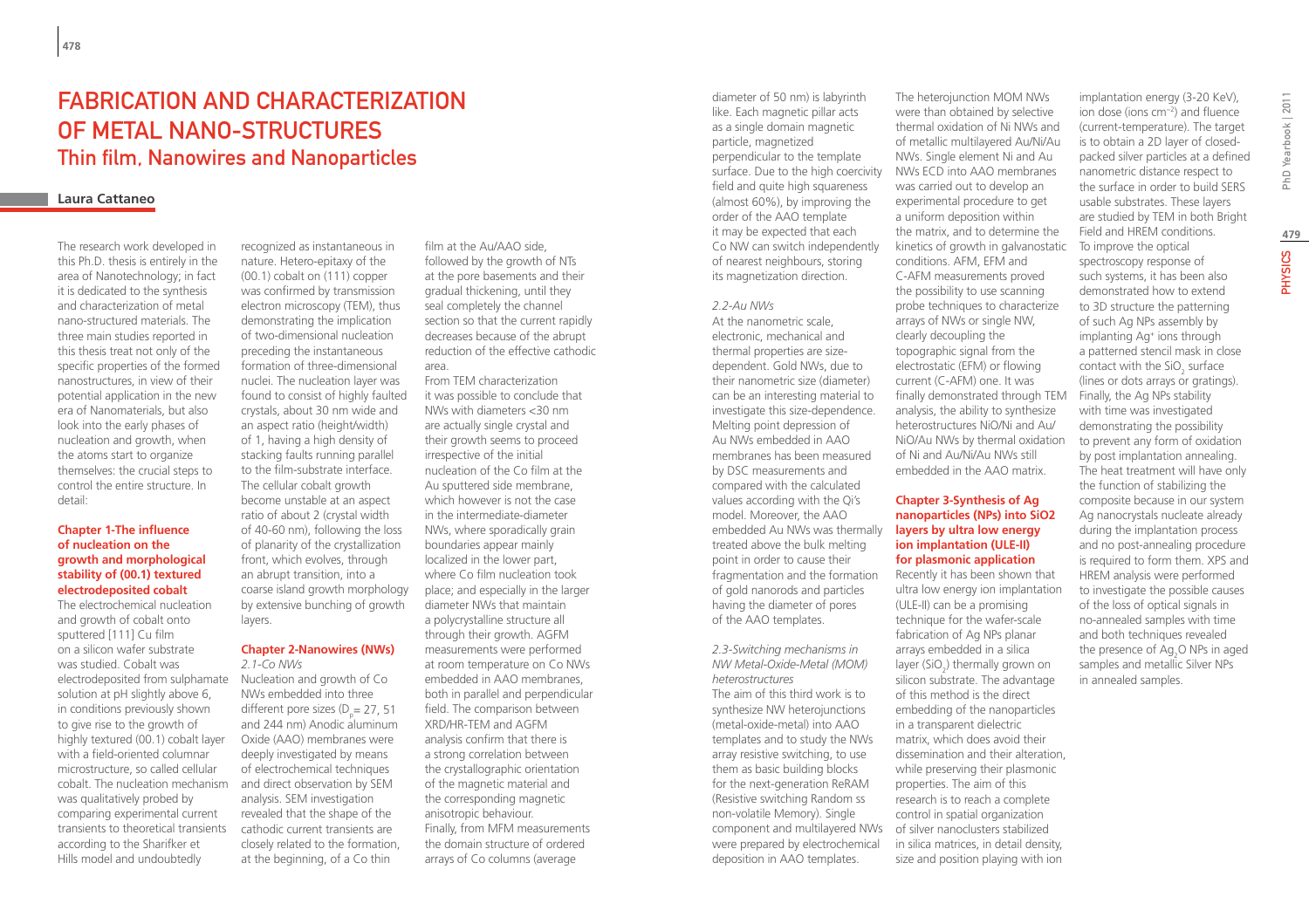# High-energy isolated attosecond pulses by sub-cycle ionization dynamics

#### **Federico Ferrari**

After a decade from the first experimental demonstration of the generation of isolated attosecond (1 as  $= 10^{18}$  s) pulses. attosecond physics has become a well established branch of ultrafast science, with important technological and scientific breakthroughs. Since the first demonstration of the generation of isolated sub-femtosecond pulses, various techniques have been proposed and implemented for the production of isolated attosecond pulses. So far, these techniques rely on the selection of a portion of the spectrum of the emitted XUV radiation or/ and on the confinement in the time domain of the emission to a single burst, by acting on the key elements that influence the emission efficiency.

A critical aspect in the generation of such isolated pulses is the photon flux: indeed, at present isolated attosecond pulses are characterized by a very low energy, usually in the picojoule range. While such an energy is already sufficient to perform some experiments, a higher photon flux would allow to probe nonlinear effects in the XUV region and to perform attosecond-pump/ attosecond-probe experiments. For this reason, great effort is being currently devoted, both theoretically and experimentally, to the development of schemes



**1. XUV spectra generated in xenon by 5-fs pulses. Panel (a) shows a complete scan over a 3π shift of the CEP of the driving pulses, while panel (b) presents a comparison between two particularly significant spectra, marked in panel (a) with a line of the corresponding color.**

for the generation of high-energy isolated attosecond pulses (that is, with an energy higher than 1 nJ).

The research activity described in this thesis work is related to this last topic: the goal was to develop a technique capable of generating isolated attosecond pulses with higher energy with respect to what is currently achieved. In order to do this, ultrashort laser pulses with high peak-intensity were used in the generation process. As a first step, an analysis of the generated XUV photon spectra was performed, for different experimental configurations and different gases. Figure 1 shows a scan over a shift of the carrier-envelope phase (CEP) of the driving field of 3π of the radiation emitted from xenon

atoms, at a static pressure of  $\sim$ 2.5 torr. The laser pulses were 5-fs long, with a peak intensity *I* = (2.3 ± 0.3)×1015 W/cm2 *.* One can clearly see well resolved harmonic peaks, whose position changes with  $\pi$  periodicity, while, for some CEP values, the spectrum becomes continuous. This is a strong evidence that, in the temporal domain, by controlling the CEP of the driving pulses it is possible to confine the XUV generation process to a single event. Since no spectral selection was needed to obtain the photon spectra of figure 1 (apart from the contribution of an aluminum filter, which only blocks the low order harmonics and the fundamental radiation) the isolated attosecond pulses generated have a very high photon flux, which corresponds, on target, to about 2.1 nJ (the



**2. (a) Portion of an experimental FROG CRAB trace as a function of the temporal delay between the attosecond and the IR pulses. (b) Reconstruction of the temporal intensity profile and phase of the attosecond pulses**

target position indicates the area where attosecond experiments are performed). Such an energy is from one to three orders of magnitude higher than what has been currently achieved by other techniques.

presence of an infrared (IR) pulse. is related to the ionization In order to measure the temporal characteristics of the attosecond pulses, the frequency resolved optical gating (FROG CRAB) technique was used. The XUV pulses transmitted by the aluminum filter were focused onto an argon gas jet, where they ionize the gas atoms in the By measuring the photoelectron spectra as a function of the delay between the XUV and IR pulses it is possible to retrieve the temporal characteristics of the attosecond pulse. Figure 2 (a) shows a portion of the FROG CRAB trace measured for XUV pulses generated in

xenon by 5-fs pulses with a CEP value leading to the production of a continuous spectrum. The reconstructed temporal intensity profile of the XUV pulses, reported in figure 2 (b), confirmed the generation of an isolated attosecond pulse, with a duration of 155 as and a small residual chirp. This corresponds to only 1.1 optical cycles of the carrier frequency.

The physical mechanism at the basis of the generation of an isolated attosecond pulse dynamics in the generating medium. If the driving laser pulses have an intensity above the saturation intensity of the gas, complete depletion of the neutral atom population is achieved on the leading edge of the laser pulse, thus preventing the generation

of other attosecond pulses. Numerical simulations were performed to gain a deeper physical insight on such a generation process: both single atom calculations and threedimensional (3D) propagation simulations confirmed the generation, for certain CEP values, of isolated attosecond pulses when the laser intensity is higher than the saturation intensity of the gas. In addition, the 3D model showed that the spatial characteristics of the XUV radiation are strongly influenced by the CEP. In the case of continuous spectra the XUV emission is predominantly on-axis, thus confirming the excellent spatial characteristics of the generated attosecond pulses.

The energy of the attosecond pulses reported in this work was limited by the energy of the few-cycle driving pulses. With an appropriate choice of the interaction geometry (for example, by loose focusing of the excitation pulses) numerical calculations performed with the 3D propagation model show that this technique could be scaled to higher energies, to generate pulses in the microjoule range. The availability of attosecond sources with such an energy would open new avenues for studies with attosecond temporal resolution of electronic processes in atomic and molecular physics.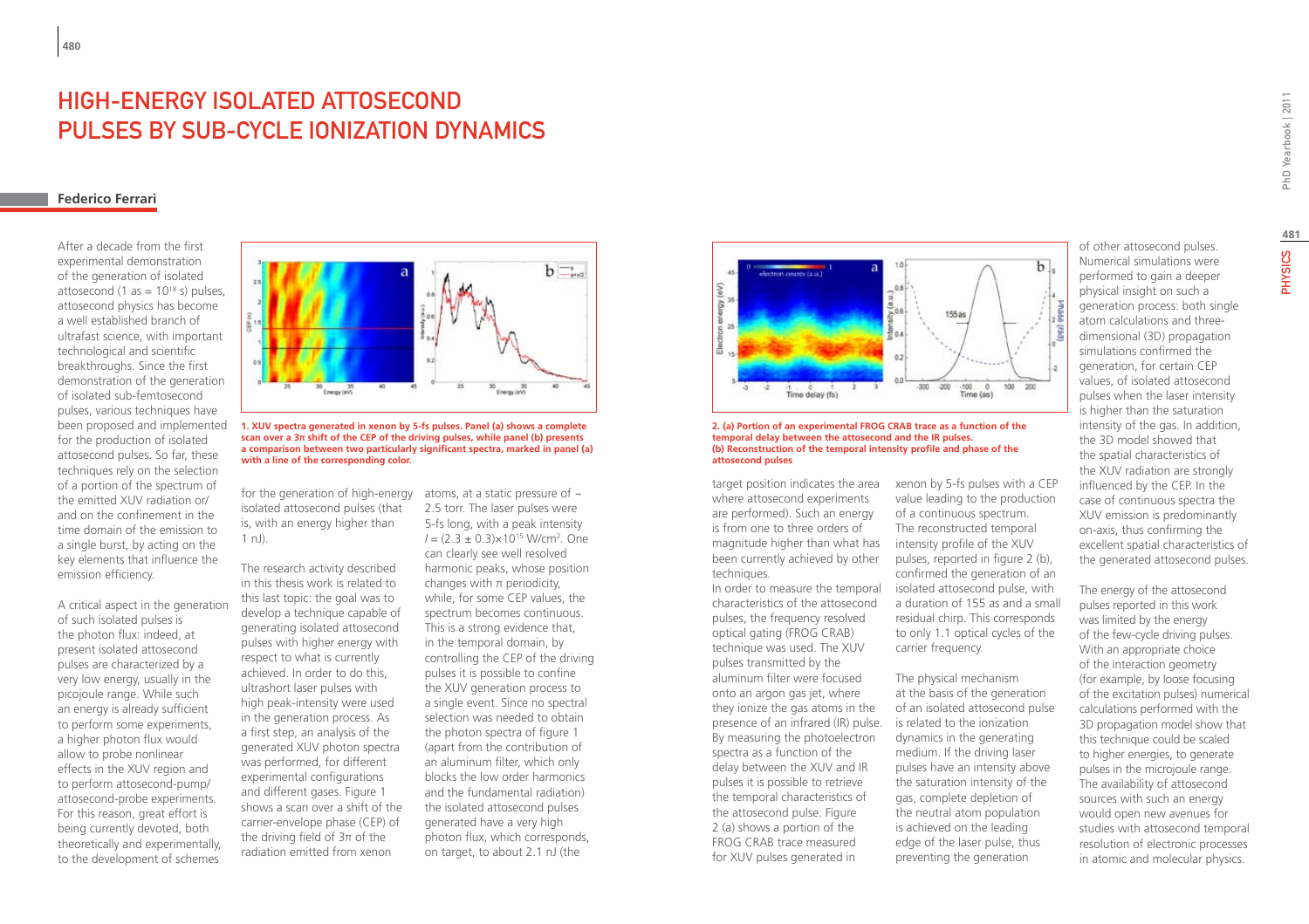# Magnetic and orbital resonant inelastic soft x-ray scattering

### **Marco Moretti**

This thesis deals with the resonant inelastic soft x-ray scattering activity I carried out within the group of Prof. G. Ghiringhelli and Prof. L. Braicovich at the Politecnico di Milano (Italy). The group has a long tradition in synchrotronbased spectroscopies for the study of magnetic properties and the electronic structure of transition-metal and rare earth compounds. In the last 15 years, the activity of the group has been concentrated in soft x-ray emission pectroscopies and resonant inelastic x-ray scattering (RIXS), in particular. Both on the instrumentation and the scientific side, the group contributed and still contributes substantially to develop this technique. In the last three years, results of fundamental interest and importance have been obtained, some of which are presented in this work.

The largest effort regards the study of 3*d* transition-metal compounds, with special emphasis to insulating and superconducting layered cuprates, by means of Cu  $L<sub>3</sub>$ edge RIXS. RIXS is shown to probe both orbital and magnetic excitations in these compounds, with the possibility of sampling different regions of the reciprocal space (finite transferred momentum, **q**).

The presence of 2D CuO<sub>2</sub> planes of  $Cu^{2+}$  alternated to  $O^{2-}$  ions is

a common feature to all layered cuprates.  $Cu^{2+}$  ions (3d<sup>9</sup>, onehole system) have one unpaired spin-1/2 per site, which are antiferromagnetically coupled via super-exchange interaction. The strong hybridization with neighboring oxygen ions is such that super-exchange interactions are exceptionally high, i.e. with coupling constants larger than 100 meV. These CuO<sub>2</sub> planes with antiferromagnetic order constitute the background in which doped holes in the superconducting compounds have to move. Cu-O hybridization in superconducting systems, and pure crystal field effects give rise to the removal of the Cu-3*d* state degeneracy. The hole is thus characterized by its orbital and spin degrees of freedom. The lowest energy state, the ground state, is known to be the one with the hole in an orbital with  $x^2-y^2$  symmetry. Transitions of the hole to orbitals having different symmetries, possibly accompanied by spin-flip processes, are allowed and are called crystal field, or *dd*, excitations. The investigation of these excitations by means of  $Cu$   $L<sub>3</sub>$ edge RIXS is here demonstrated to be very effective. Thus, crystal field (*dd*) excitations were studied in several undoped layered cuprates, parent compounds of high-T superconductors, as a function of the

scattering geometry and incoming polarization and are demonstrated to be local excitations with no or little dispersion with respect to the transferred momentum, **q**. A single ion model was introduced to evaluate the RIXS cross-section of such excitations and to fit the experimental trends. It was possible to unambiguously determine the energy and symmetry of Cu-3*d* states in  $La_2CuO_4$ ,  $Sr_2CuO_2Cl_2$ ,  $\mathsf{NdBa_2Cu_3O_7}$ ,  $\mathsf{Sr_{0.5}Ca_{0.5}CuO_2}$ and CaCuO<sub>2</sub>. *dd* excitations on the other hand, show a very little dependence on polarization and scattering geometry and the features that are remarkably well separated in the insulating compounds merge into a unique asymmetric peak, of triangular shape. Note that, however, the energy of such *dd* excitation peak is always larger than 1 eV, resolving speculations made in the literature about a possible role of 3z<sup>2</sup>-r<sup>2</sup> states lying as close as 0.5 eV to the x<sup>2</sup>-y<sup>2</sup> ground state. The absence of dd excitations in the midinfrared spectral region greatly supports the hypothesis that magnetic excitations (up to about 400 meV) play a major role in Cooper pairing in cuprate superconductors. Moreover, one of the major outcome of the single ion model calculations is that, beside orbital



**1. (Left panel) Example of Cu L<sub>3</sub> absorption (dashed) and RIXS (solid) spectra of La<sub>2</sub>CuO<sub>4</sub> with**  $\sigma$  **polarization. One can immediately recognize charge transfer (CT),** *dd* **and magnetic excitations at different energy ranges. A closer look of the mid-infrared energy region is given in the inset. (Right panel) RIXS spectra of** *dd* **excitations in La<sub>2</sub>CuO<sub>4</sub>, Sr<sub>2</sub>CuO<sub>2</sub>Cl<sub>2</sub>,**  $N$ dBa<sub>2</sub>Cu<sub>3</sub>O<sub>7</sub>, and CaCuO<sub>2</sub> both with  $\sigma$  and  $\pi$  polarization.

excitations, Cu L<sub>2</sub>, edge RIXS is found to be able to probe single magnon excitations in undoped layered cuprates. Spin-flip can be seen as a special case of *dd* excitations, the one having the hole in a final state with the same symmetry as in the ground state  $(x^2-y^2)$ , but with opposite spin. Spin-flips perturb the antiferromagnetic order and trigger spin-waves within the CuO<sub>2</sub> planes. Of fundamental importance is the theoretical demonstration and experimental evidence that such spin-flip processes are allowed in  $Cu L<sub>2</sub>$ , edge RIXS. Therefore, RIXS can be exploited to probe the dispersion of magnetic excitations, for instance magnons, of layered cuprates, both insulating and superconducting. These findings

put RIXS as a technique on the same footing as inelastic neutron scattering (INS) in this field of research. Application of Cu L<sub>3</sub> edge RIXS to superconducting systems showed that magnetic excitations survive in both the normal and the superconducting state. By studying magnetic excitations it was possible to support that underdoped La<sub>2−x</sub>Sr<sub>x</sub>CuO<sub>4</sub> (with p=0.08) is in an inhomogeneous magnetic state, with two magnetic branches separated by about 100 meV. Optimally doped  $\text{La}_{2-x}$ Sr<sub>x</sub>CuO<sub>4</sub>  $(x = 0.16)$ , instead, does not present any clear evidence of phase separation. Finally, orbital excitations were studied in orbitally ordered systems, such as  $RTiO_3$  and  $\text{RVO}_3$  compounds, displaying

novel elementary low-energy excitations, called orbitons. RIXS was in this case applied to the study of these excitations at finite momentum (**q**) in reciprocal space, in order to determine their local or collective nature. Orbitons are shown to have an appreciable dispersion in selected compounds, although an interpretation in terms of a local model cannot be safely ruled out. With the present thesis, then, soft x-ray RIXS is demonstrated to be a powerful probe of the electronic structure and magnetic properties of 3*d* transitino-metal compounds. It is defined magnetic and orbital resonant inelastic soft x-ray scattering in the sense that it is here shown to effectively probe the orbital and spin degrees of freedom of electrons in solids.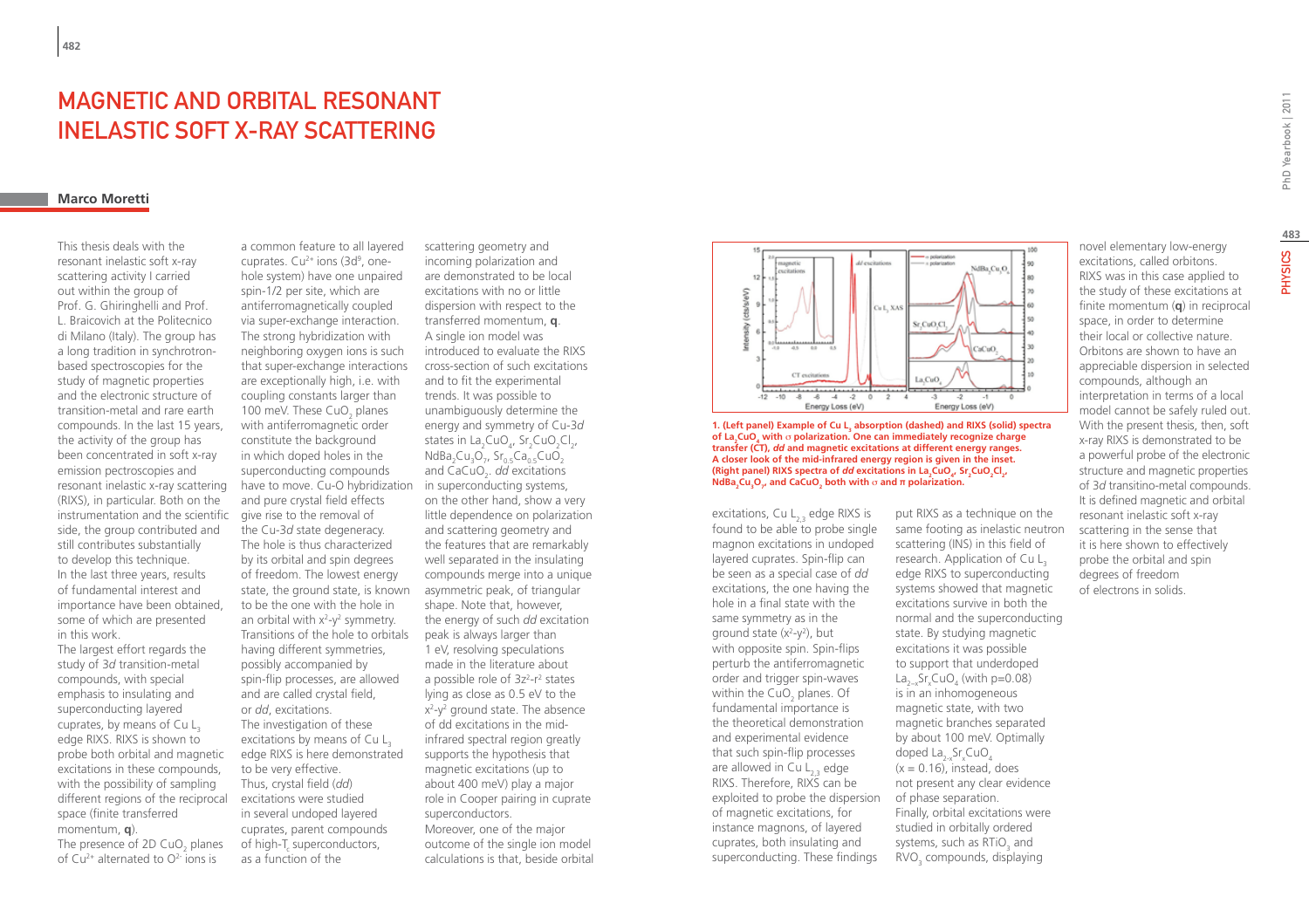# PHOTOPHYSICS AND APPLICATION in Photonics of Conjugated Polymers

### **Marta Magdalena Mróz**

Polymer semiconductors are usually depicted as bundles of loosely bound chains of conjugated carbon atoms. Interchain interactions are far from negligible in their photophysics and separating inter-chain from intra-chain contribution is an important issue in organic photonics research area. This research activity was focused on the study of the photophysics of conjugated polymers (CPs) through ultrafast spectroscopy, which allows to investigate the primary excitation taking place in the system. The study was focused on the class of CPs threaded with sugar macrocycles (polyrotaxanes), concentrating on the two main classes of the emitting polymers: polyfluorenes The dynamics of the excited and polyvinylenes.

Fundamental studies regarded the elementary photoexcitations and their dynamics in polymer network with different degrees of inter-chain coupling. Applied studies regarded optical gain, lasing and all-optical switching in polymer based media. Basic science mainly concerned low dimensional physics of π-electrons, because an isolated polymer chain is a natural quantum wire with extreme confinement, and inter-chain interaction. These issues were directly coupled to applications. In technologies such as OLED, amplifiers and LASERs,



**1. Normalized (a) pump-probe spectra at 2 ps time delay for pristine (black line) and threaded (red line) PFBP chain (b) kinetics of stimulated emission (@460 nm) of PDV**⊂β**−CD chain with (red) and without (black) re-excitation**

aggregation can be detrimental for quantum efficiency, pointing out chain separation as a possible route towards solid state high yield emitters. state confined on isolated conjugated segments is relevant to all-optical switching. We demonstrated that supramolecular chemistry is a reliable tool for controlling chain interactions, to yield effective control of the secondary interactions between CPs chains and to inhibit the generation of charges in the threaded CPs backbone under optical excitation. This isolation allowed good inter-chain separation even in densely packed solid-state samples, thus preserving characteristics of the material for applications, and introducing new functionalities.

In order to implement supramoleculary isolated CPs into processable electronic technologies their complex photophysical properties must be understood. Note, that the surrounding structure provides full separation of long conjugated segments, leaving only small fractions of the chain exposed to possible interactions with neighbouring chains. Optical properties bear the clear signature of this modification. First, charge photogeneration in the isolated chain was investigated. The process shown peculiar intra-chain phenomena due to chain separation: longlived inter-chain charges are suppressed while intra-chain charges photo-generated in the insulated systems recombined on a ultrafast time scale. This feature has been exploited to



**1. Laser and ASE action. (a) Laser emission for PFBP**⊂β**.CD (black) and emission when the gate pulse reaches the sample (red) - laser action is totally shut down, (b) simultaneous ASE from the blend of PFBP**⊂β**.CD:F8BT (red line) deposited onto the DFB substrate using just one excitation @390 nm together with the photoluminescence spectrum (black). The filled area shows the pump pulse.**

develop all optical switching phenomenon of multi-colour ASE in a polymer blend of this materials was reported.

The second branch of the research activity was focused onto the studies of CPs with the goal of obtaining emissive device working in continuous wave (CW) pumping regime. the field of organics photonics there is a big interest in CW pumping and electrically driven organics lasers, such devices will have a great opportunity to apply the organics materials in industry. Here, ASE action under CW pumping in a pristine MEH-PPV film was demonstrated. This unusual and of great importance result was carefully studied and characterized. We found out that this material shows

devices. Moreover, an interesting state (us time scale). This result particularly long-lived emissive suggests that it is possible to obtain optical gain in organic materials simply using a CW pumping laser thus paving the way to cheap and more simple pumping schemes for organic lasers and taking out a limitation for many industrial applications such as automotive or LAN amplifiers, where the pulse operating mode is an obstacle to actual implementation. All our findings point out the potential role of plastics materials in photonics and shed positive light to long standing challenges such as the electrically pumped organic laser or the all-optical logic devices.

**3. ASE under CW pumping. Emission spectra bellow (black line) and above (red value) the pump value where the narrowing occurs.**

**485**

**PHYSICS** 

550  $600$ wavelength (nm)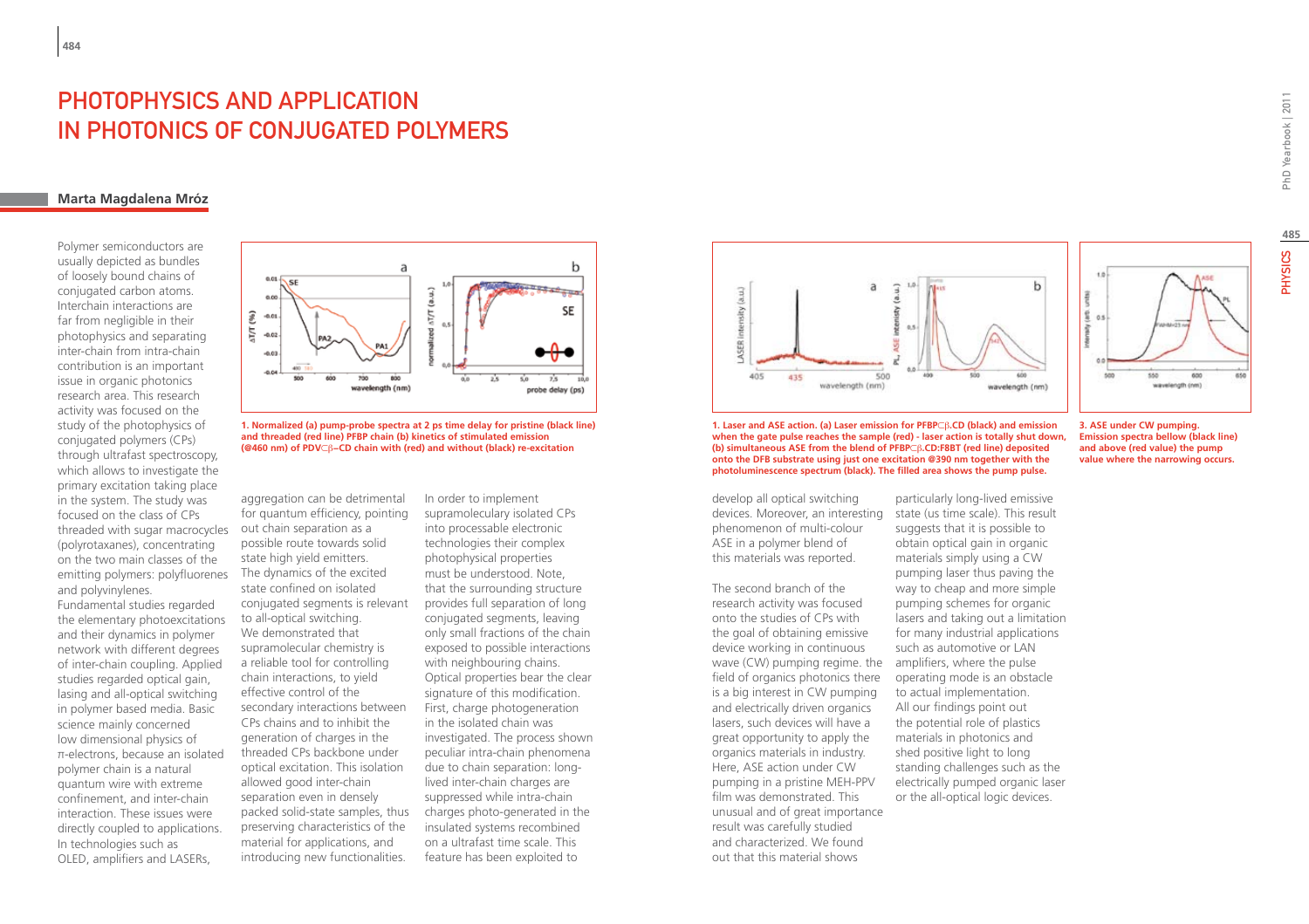# Light polarization in strongly confined fields Characterization and applications of confined polarized light

### **Matteo Savoini**

Light polarization has been extensively studied since the beginning of 1800s; since then, a lot of different applications have been found dealing with differently polarized states of light; ranging for example from magneto-optic effects, to polymeric science, and to LCD screens. All these possible different applications have been extensively exploited in a range of dimensions far from the smallest diffraction-limit areas attainable. Usually, in fact, the general implementation is with the use of collimated laser beams or by weak focusing through lenses. Thus, typical dimensions can range from millimeters down to few hundreds of microns. With the development of nanotechnology, strong interest has been devoted in the confinement of light beams in order to have higher and higher resolving power, thus the possibility to study light-matter interaction on an extremely small scale. So techniques like conventional optical microscopy nowadays employ objective lens with high focusing power (defined by the numerical aperture, NA), allowing resolutions down to few hundreds nanometer, with visible illumination light. Better resolution can be attained by less conventional techniques; like scanning near-field microscopy (SNOM), where

typically we have resolution of 100 nm. Even further improvement in the resolution can be obtained with plasmonic nanoantennas, where the electric field can be confined to dimensions down to 10/20 nm. In the field of optical microscopy employing high NA objectives, Török and coworkers have provided an extensive characterization of the polarization characteristic in strongly focused beams. His work, published in the '90s, showed that the light polarization can be strongly influenced by high numerical aperture objectives, making elliptical a perfect linear polarization.

For SNOM and plasmonic antennas, instead, a lot of efforts have been devoted to obtain an always-improving resolution, but little work has been done in the characterization of the polarization properties for these techniques. Especially for plasmonic antennas the nonpolarization preserving behavior is well known. With their pioneering work at the beginning of this millennium, Biagioni and coworkers have demonstrated that also near-field microscopy and plasmonic antennas can effectively present a polarization sensitive behavior; they have, in fact, demonstrated that linearly polarized light can be transmitted of 250 nm are demonstrated to the sample by a particular type [Fig. 1]. of SNOM probes; moreover they

have also proposed a new design for a polarization preserving plasmonic nanoantennas. I spent most of the three years of my Ph.D. in the Surface Physics Group at the Department of Physics, Politecnico di Milano, under the supervision of M. Finazzi, L. Duò, and F. Ciccacci. My research project focused on the study of possible applications for linearly and circularly polarized light, especially devoted in the practical demonstration of feasibility of all-optical nanoscale memories, with the use of confocal and near-field microscopy. Firstly, I have demonstrated

all-optical polarization-encoded information storage onto polymeric substrates exploiting the linear polarization preserving behavior of SNOM probes. In particular, by inducing reorientation (thus birefringence) in photosensitive azo-polymer thin films, five-level bits are created by associating different bit values to the different directions of linearly polarized near-field illumination. The reading routine is then performed by implementing polarization-modulation techniques on the same SNOM apparatus in order to measure the encoded birefringence direction. Typical bit dimensions

Another activity in my PhD



**1. Mapping of 4 different pentabits induced in the sample**

studies was devoted to the study of circularly polarized light at the nanoscale. Within collaboration with Prof. Meskers, Technical University of Eindhoven, and Prof. Hecht's group, University of Würzburg, we demonstrate that a high degree of circular polarization can be delivered to the near field at the apex of hollow-pyramid SNOM probes. This result is achieved by analyzing the dichroic properties of a chiral polyfluorene [Fig. 2]. We also prove that the degree of circular polarization does not depend in a significant way on the shape of the aperture, at variance with the far-field behavior. Moreover, we exploit the behavior of an asymmetric cross antenna structure, constituted of two perpendicular dipole antennas with different lengths, sharing the same feed gap, in order to shape the local polarization state. As an



**2. Mapping of the circular dichroism of chiral polyflourene with hollow pyramid SNOM probes**

application of this concept, we propose a λ/4 nano waveplate, able to shape and confine linearly polarized propagating waves into circularly polarized fields localized in the feed gap. The last year of my PhD, was mainly devoted to the study of the interaction of polarized light with magnetic media. Within this field of study, we modify a confocal microscopy setup in order to make it able to record magneto-optical hysteresis cycles separating the magnetization components. Within the last year, I spent a considerable period in Prof. Theo Rasing's group, Radboud University, where I could learn the basics of opto-magnetism, i.e. the use of polarized light as a tool to manipulate the magnetization vector in magnetic media. In particular, the focus of my research activity was the study of Inverse Faraday effect on a

Laborat boothis

#### **3. Near-field mapping of the magnetization reversal induced by focusing a single femtosecond pulse**

ferrimagnetic TbFeCo sample, i.e. the use of illumination through microscope objectives with short pulses in order to induce a change (namely, the switching) of the magnetization vector and subsequently record the induced effect with the use of linearly polarized near fields. Although this is still a work-inprogress, at the present stage we were able to induce the switching in areas of 250 nm of diameter, reducing the dimensions of 2 orders of magnitude compared to previous experiments [Fig. 3].

**487**

PHYSICS